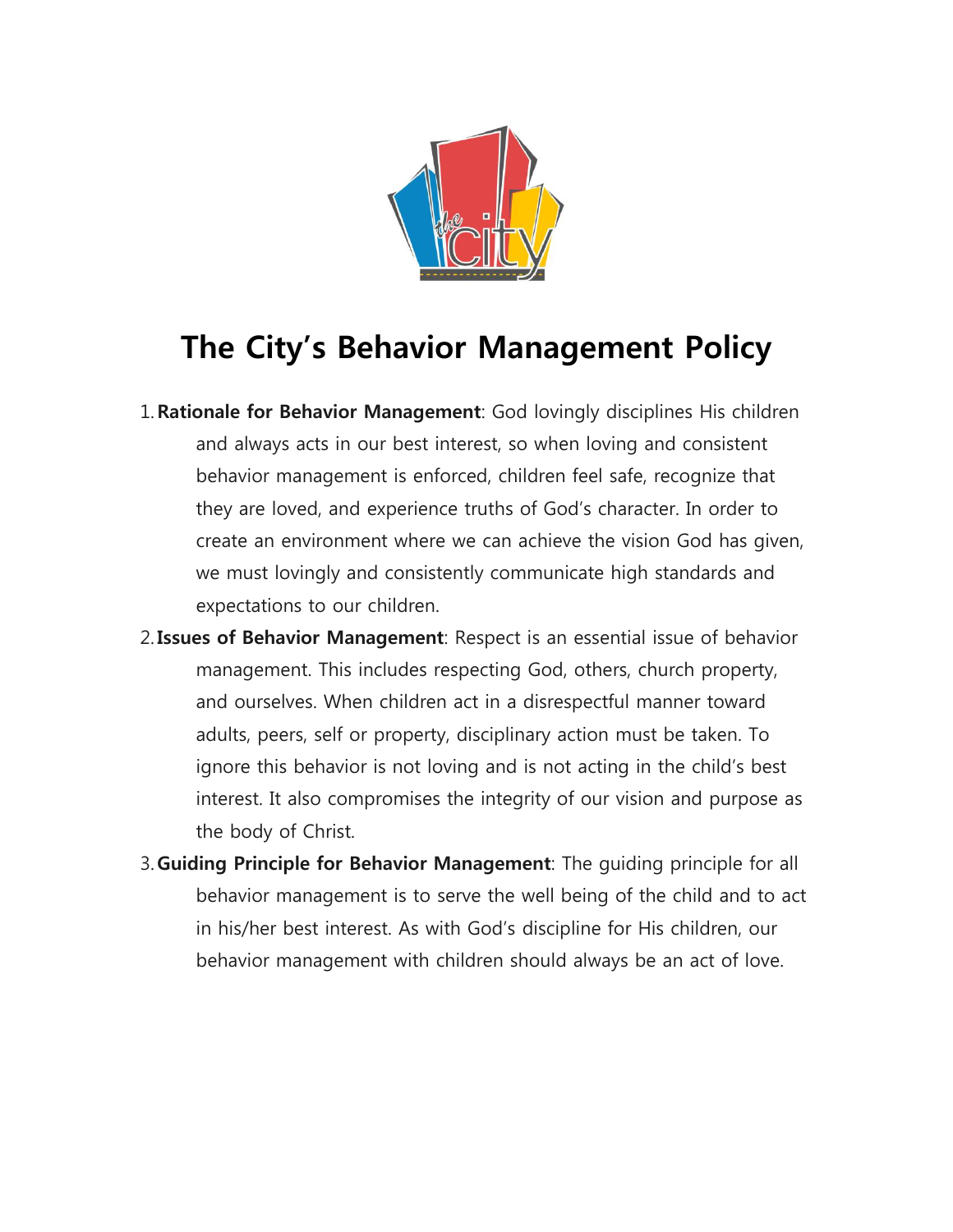## **Situations Requiring Behavior Management:**

A. Disrespect shown to others.

B. Direct disobedience to a request from a teacher or belligerent behavior.

C. Disruption by noise, actions, or attitude that interferes with the learning process in the class or other classes in the area.

D. Damage to property.

E. Other situations deemed dangerous to the safety of the individual or the safety of those around them.

**Disciplinary Options:** Physical punishment or intimidation is never an option for behavior management at The City.

A. Depriving the child of a privilege.

B. Isolation from the group, such as, removal to a quiet corner of the room or outside the classroom door, but always under the supervision of an adult.

C. Speaking with the parent(s).

## **Suggested Behavior Management Steps**

Please use discretion as to the order and the time periods suggested in the following steps. It may be appropriate to skip through steps or to speed up the process.

In all cases, correct unacceptable behavior **immediately**. DO NOT allow it to continue for an extended period of time because correction only becomes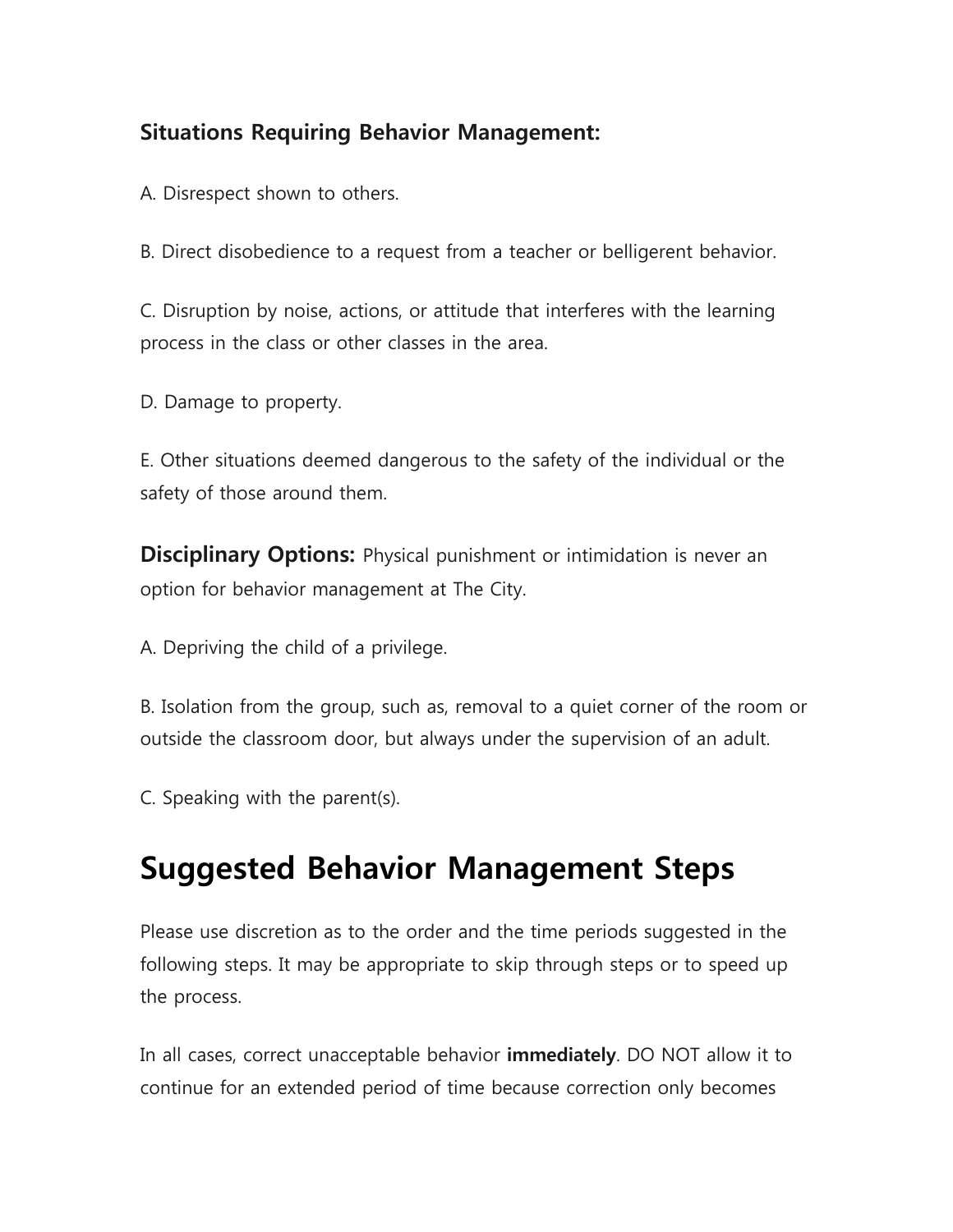more difficult when the misbehavior becomes a habit. Open defiance or aggressive behavior calls for firm and immediate action.

A. Give a verbal warning. The volunteer should state the offense, the desired behavior, and the consequences to follow if the behavior is not corrected.

B. If, after a verbal warning has been given, the misbehavior is repeated, then the child should be given a short (not lasting more minutes than the age of the child) time out, or time away from the group.

C. If misbehavior continues, the volunteer should seek the assistance of the Lead on call. The child should be taken just outside of the classroom and asked to state the offense and the desired behavior. A warning should be given that if the misbehavior continues, parents or church leadership will be contacted. The teacher and the Volunteer Lead need to make the misbehavior a matter of prayer. They will discuss whether contacting parents is warranted—either because of the seriousness of the behavior or the continuous disruption of the class. If a parent is to be contacted, the volunteer observing the behavior of the child should either make the call or be available to explain the behavior to the parent.

D. If the child continues to misbehave after returning to class, every effort should be made to immediately locate a parent and request that they come and deal with the misbehavior. It may be appropriate to have the parent sit with their child in class to ensure corrected behavior. If a parent is not available, the Volunteer Lead may be asked to come in the classroom and work directly with the child. The Volunteer Lead will determine what steps should be taken and will communicate that decision with the volunteer and the child.

E. It may be necessary to repeat the above steps.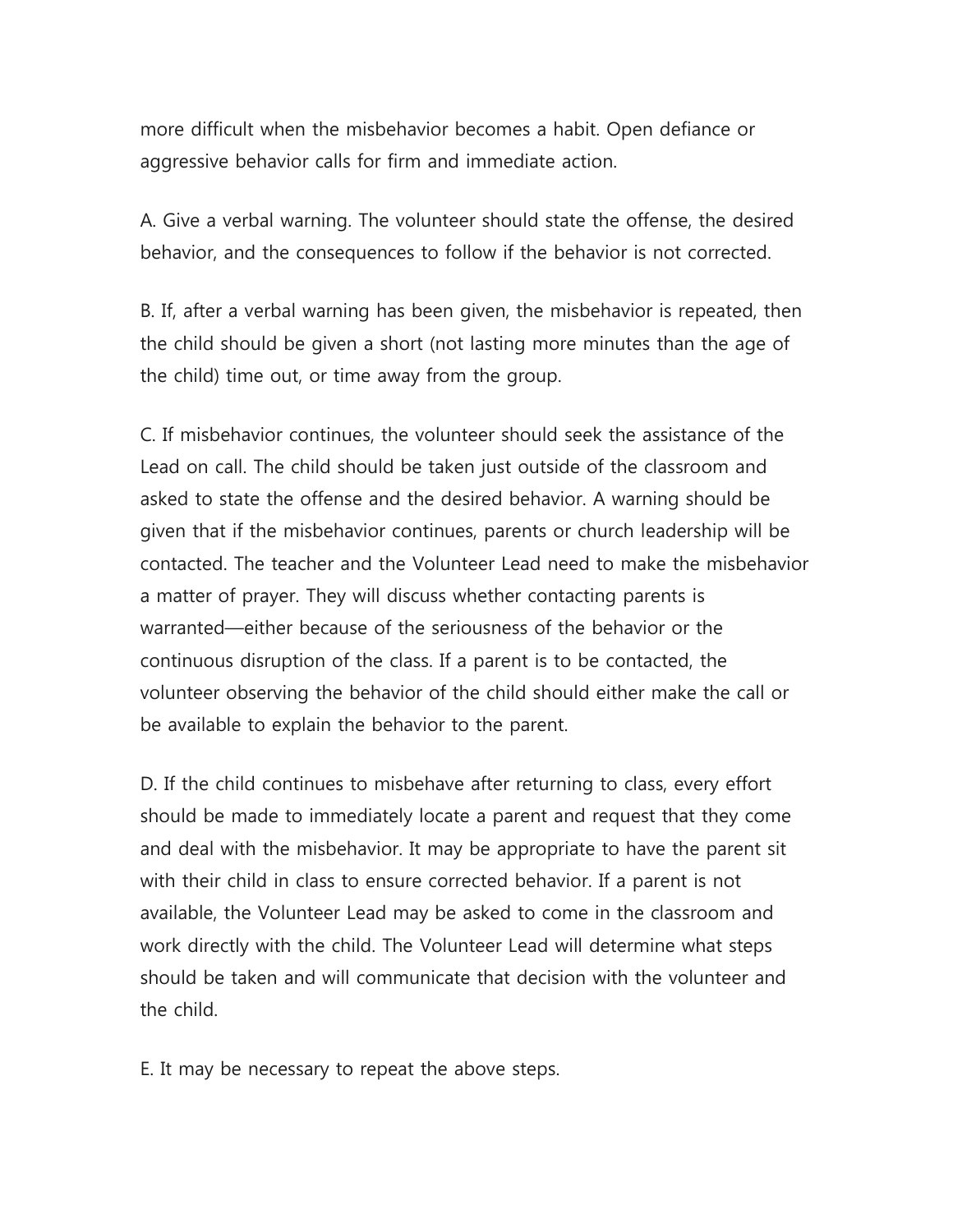F. If it becomes apparent that the child has no intention of changing their misbehavior, a conference should be scheduled between the child, parent, Children's Ministry Director and Volunteer Lead. At this meeting the volunteer lead should be the primary spokesperson, explaining why the meeting has been called and stating specific instances of unacceptable behavior. The parents along with the volunteer and Children's Ministry Director should try to agree upon the next course of action.

## **Avoiding Behavior Problems**

It is important for children to learn Biblical truths in a controlled environment. Classroom control is essential for consistent learning to occur. Listed below are a few ways to help the volunteer better prepare for the class and help avoid behavior management problems.

A. Post classroom rules. Set reasonable limits considering the children's ages and needs. Make sure that children know rules and consequences. Review the rules frequently.

B. Recognize and praise good behavior. State what should be done ("walk quietly"), not only what should not be done ("don't run"). Children respond well to the positive approach.

C. Be fair, courteous, loving and encouraging toward the children.

- D. Be consistent at all times.
- E. Prepare ahead and determine goals for the lesson.
- F. Avoid boredom by checking your lesson plan for variety.
- G. Set up the classroom before the children enter.